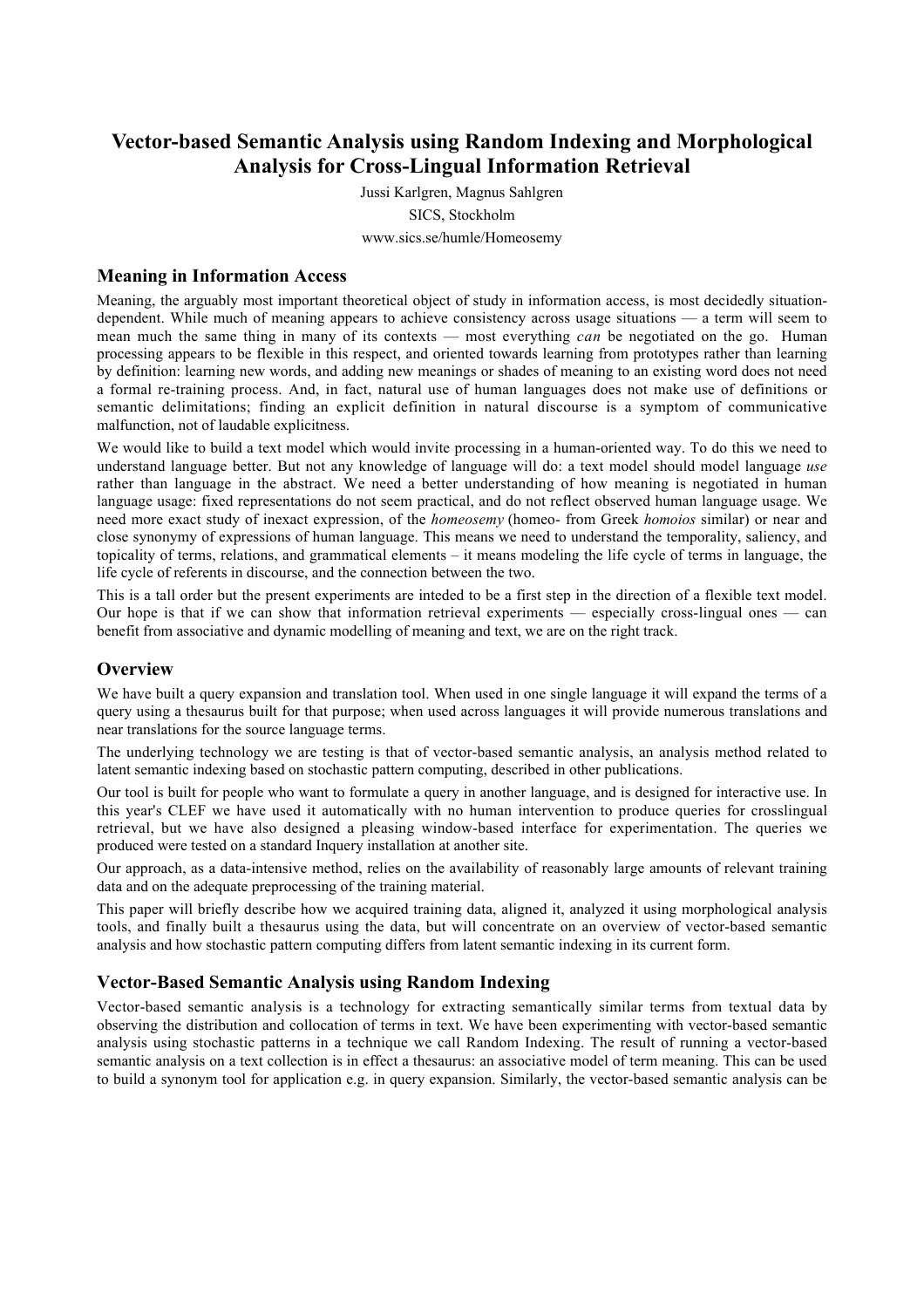used to find correspondences across languages. If multi-lingual data are used, correspondences from them are as easy to establish as within a language.

Random Indexing uses sparse, high-dimensional random index vectors to represent documents (or context regions or textual unit of any size). Given that each document has been assigned a random index vector, term similarities can be calculated by computing a terms-by-contexts co-occurrence matrix. Each row in the matrix represents a term, and the term vectors are of the same dimensionality as are the random vectors assigned to documents. Each time a term is found in a document, that document's random index vector is added to the row for the term in question. In this way, terms are represented in the matrix by high-dimensional semantic context vectors which contain traces of each context the term has been observed in. The underlying assumption is that semantically similar terms will occur in similar contexts, and that their context vectors therefore will be similar to some extent. Thus, it should be possible to calculate the semantic similarity between any given terms by calculating the similarity between their context vectors (mathematically, this is done by calculating the cosine of the angles between the context vectors). This similarity measure will thus reflect the distributional (or contextual) similarity between terms.

This technique is akin to latent semantic analysis or indexing, except that no dimension reduction such as singular value decomposition is needed to reduce the dimensions of the co-occurrence matrix, since the dimensionality of the random index vectors is smaller than the number of documents in the text data. This makes the technique more efficient than the latent semantic indexing methods, since singular value decomposition is a computationally demanding operation: random index vectors of a dimension on the order of 1000 may be used to cover a wide range of vocabulary. The technique is also eminently more easily scalable and more flexible as regards unexpected data than are methods which rely on dimensional reduction: a new document does not require a larger matrix but will simply be assigned a new random index vector of the same dimensionality as the preceding ones and a new term requires no more than a new row in the matrix.

The size of the context used to accumulate the terms-by-contexts matrix may range from just a few adjacent words on each side of the focus word to entire documents consisting of more than hundred words. Both document-based cooccurrence statistics and narrow context windows have been used in experiments with Random Indexing to calculate semantic term vectors with favorable results. $<sup>1</sup>$ </sup>

In the present experiment, we have used Random Indexing to index aligned bilingual corpora and extract semantically similar words across languages.

#### **Training Data**

 $\overline{a}$ 

For data we used a large number of documents of European legislation. The CLEF queries were used to retrieve documents from the WWW service provided by the commission in French, Swedish, and English. 77 documents of a few hundred sentences each were retrieved in each language.

The corpus used in these experiments consists of documents in several different languages downloaded from the Eur-Lex website (http://europa.eu.int/eur-lex/) by using keywords in the CLEF queries as search terms. It should be pointed out that, due to the somewhat narrow topical spread of the Eur-Lex database (which consists of legislation texts from the European Union), not every topic returned satisfying search results. Indeed, a few CLEF queries did not return one single relevant document, such as for example keywords to the query:

"C044: Indurain Wins Tour. Reactions to the fourth Tour de France won by Miquel Indurain. Relevant documents comment on the reactions to the fourth consecutive victory of Miguel Indurain in the Tour de France. Also relevant are documents discussing the importance of Indurain in world cycling after this victory."

Each document was downloaded in each of the languages used in the experiments (English, French and Swedish). The documents were concatenated language by language to produce training corpora consisting of roughly 2 million

<sup>&</sup>lt;sup>1</sup> For reports on experiments using these different context sizes, see Kanerva, P., Kristofersson, J. and Holst, A. (2000): Random Indexing of Text Samples for Latent Semantic Analysis. In Gleitman, L.R. and Josh, A.K. (Eds.). Proceedings of the 22nd Annual Conference of the Cognitive Science Society (p. 1036). Mahwah, New Jersey: Erlbaum; and Karlgren, J. and Sahlgren, M. (2001): From Words to Understanding. In Kanerva et al. Eds Real World Intelligence, forthcoming as a CSLI publication, Stanford: Center for the Study of Language and Information.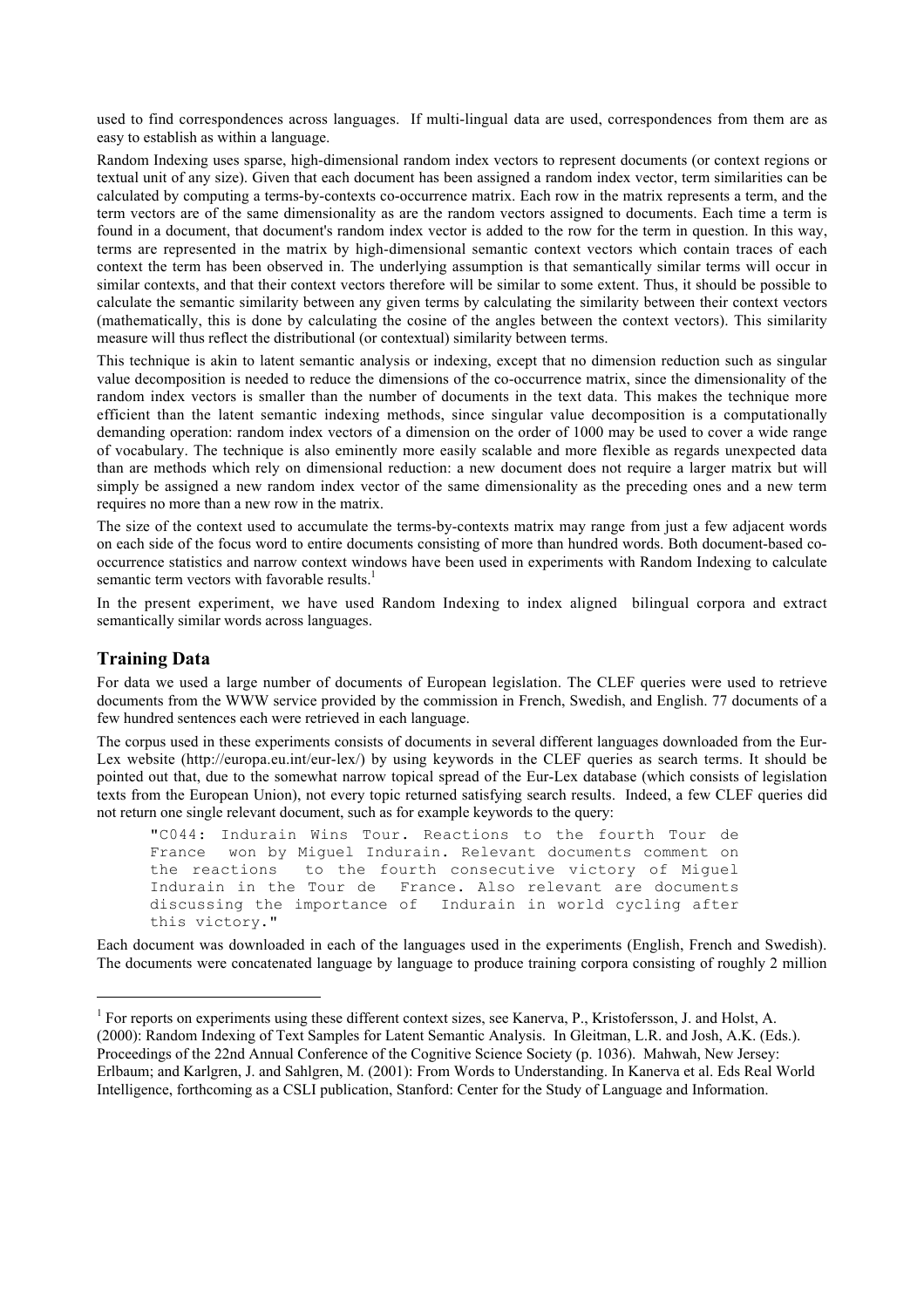words in each language. Thus, the training data consisted of the same text translated into different languages. This amount of training data is probably near the absolute minimum to be able to provide any reasonable semblance of thesaurus functionality for our purposes; a topically uneven distribution will be immediately reflected in the consistency of results across topics.

#### **Morphological Analysis**

The texts were morphologically analyzed using tools from Conexor. Conexor's tools provided morphological base forms and, for Swedish, compound splitting. In future experiments, we intend to try make use of more text-oriented analyses as provided by syntactic components of the tools.

## **Alignment Algorithm**

The translated texts were preprocessed by a series of Perl scripts aligned using a dynamic weighting algorithm written in SICStus Prolog. The algorithm gave high weight to headings and subheadings, anchoring the alignment, and then aligned sentences between anchor points using a matching function based on word overlap and relative length of clauses. This step was much aided by the fact that European legislation is written to match clause by clause between the various official languages: the alignment algorithm could assume that a perfect match was attainable. In fact, this principle is not always adhered to, and the alignment continues to be a non-trivial problem.

| article premier                                                                                                                                                                                                                                                                                                                                                                        | Match! | article 1                                                                                                                        |  |
|----------------------------------------------------------------------------------------------------------------------------------------------------------------------------------------------------------------------------------------------------------------------------------------------------------------------------------------------------------------------------------------|--------|----------------------------------------------------------------------------------------------------------------------------------|--|
| section 1                                                                                                                                                                                                                                                                                                                                                                              | Match! | section 1                                                                                                                        |  |
| objectif de ensemble de la<br>législation alimentaire général<br>la présent proposition avoir<br>notamment pour objectif de<br>mettre en place une base global<br>commun pour la législation<br>alimentaire . elle établir de<br>es principe commun régir la<br>législation alimentaire,<br>définir de es terme commun et<br>créer un cadre général pour la<br>législation alimentaire | ?      | overall aim of general food law<br>one of the aim of this proposal<br>be to provide a common<br>comprehensive basis for food law |  |
| $\cdots$                                                                                                                                                                                                                                                                                                                                                                               | ?      | $\cdots$                                                                                                                         |  |
| article 2                                                                                                                                                                                                                                                                                                                                                                              | Match! | article 2                                                                                                                        |  |

Unfortunately, processing constraints of various sorts proved problematic for the alignment algorithm. Only about half of the available data were actually processed through the aligner and this, after the data collection itself, proved the most crucial bottleneck for our query processing.

## **Thesaurus Tool for Cross Lingual Query Expansion**

The first step in constructing a bilingual thesaurus is to assign a 1,000-dimensional sparse random index vector to each aligned document in the bilingual corpus. These 1,000-dimensional random index vectors consist of 6 randomly distributed -1s and +1s. An index vector thus has 3 randomly distributed -1s and 3 randomly distributed +1s, with the rest set to zero. The random index vectors are then used to accumulate one words-by-contexts cooccurrence matrix per language by adding a document's index vector to the row for a given word every time the word occurs in that document. Words are thus represented in the words-by-contexts matrices by 1,000-dimensional context vectors that represent the relative meaning of words.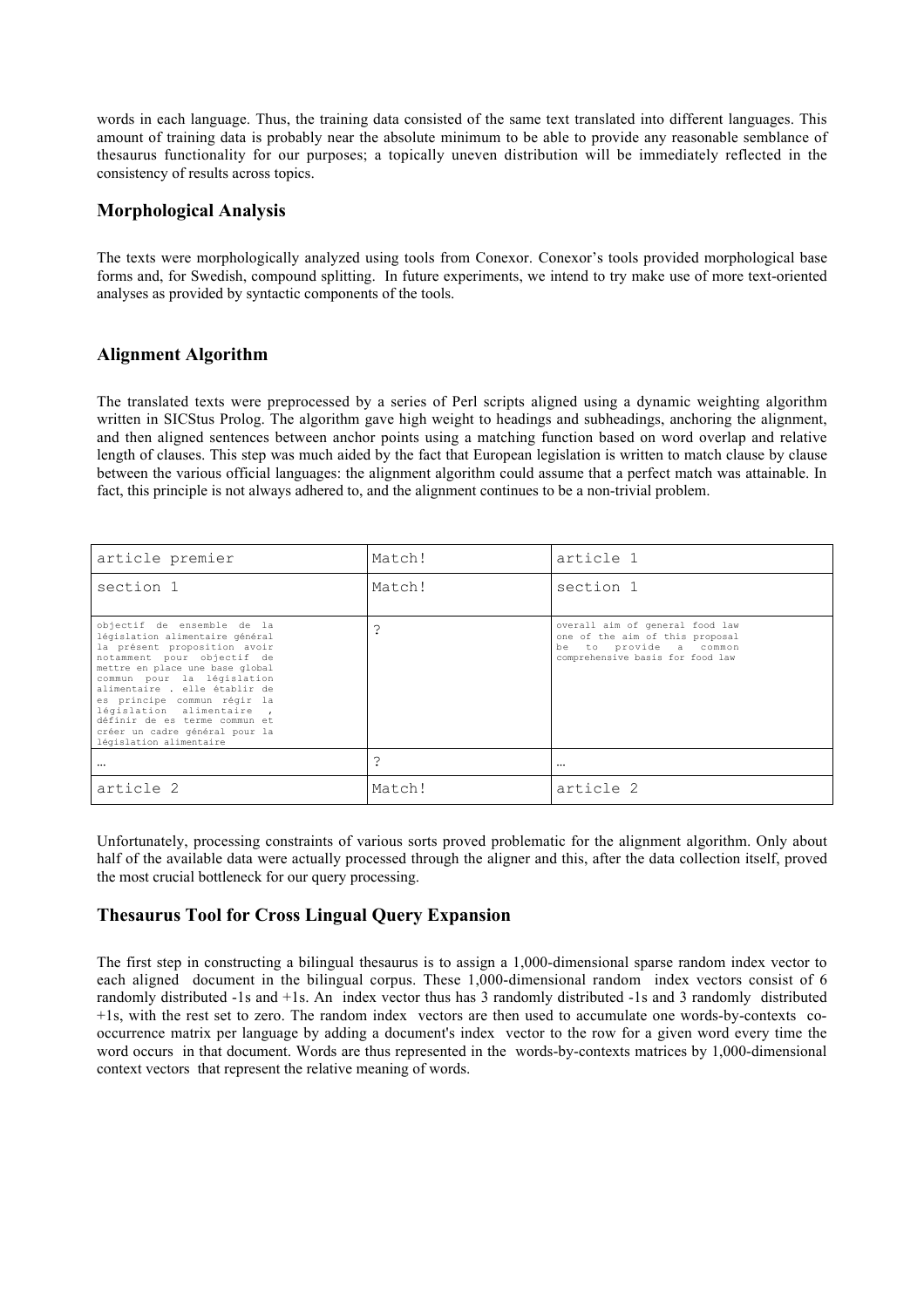The assumption is that, since the documents will (hopefully) be close translations of each other, they will (hopefully) consist of words that are close translations of each other. As the context vectors effectively consist of the sum of the index vectors of the documents that the words occur in, words that occur in similar documents - i.e. that "are about" similar things - will get similar context vectors. So by comparing the context vectors across languages - i.e. by calculating the cosine of the angles between the vectors - it is possible to extract for each word its nearest neighbors in the other language. Presumably, the nearest neighbor will be a translation, or a near translation, of the word in question.

So by extracting the five highest correlated terms for each word, we effectively produced a bilingual thesaurus. We also used a threshold for the correlations to avoid extracting terms with very low correlation to the focus word (since terms with low correlation are assumed to be semantically unrelated, or at least not comparatively similar). Such cases may appear for example when the focus word has a low frequency of occurrence in the training data. The threshold was set to exclude words with a correlation less than 0,2 (where 1 could be thought of as a complete match - i.e. two words that have occurred in exactly the same documents - and 0 a complete disaster - i.e. two words that have not co-occurred in a single document (although the randomness of the index vectors makes it possible for even distributionally unrelated words to get a correlation higher than 0)) to the target word.

#### **Retrieval and CLEF results**

The retrieval itself was done using an Inquery system set up by the Information Sciences department at Tampere University. <sup>2</sup>The finished queries were re-edited to Inquery query syntax and retrieved from the CLEF database. We submitted four runs to CLEF: three French-English bilingual runs: description (sicsfed), narrative (sicsfen), narrative+morphological analysis (sicsfenf), and one Swedish-English run: narrative+morphological analysis (sicssen). Using the narrative rather than the description gave about double the number of query terms (more than 20 terms per query rather than about ten); using the morphological analysis almost doubled the number of terms again. The Swedish run provided rather fewer query terms than did the French runs, owing to better aligned training data as far as we can determine.

The retrieval results by CLEF standards can fairly be characterized as underwhelming. For most queries in our submitted runs our results are well under the median.

| <b>Run name</b> | <b>Average precision</b> | <b>Relevant returned</b> | Terms/query |
|-----------------|--------------------------|--------------------------|-------------|
| SICSFED         | 0,1646                   | 390                      | 12          |
| SICSFEN         | 0,2216                   | 433                      | 26          |
| SICSFENF        | 0,0864                   | 342                      | 48          |
| SICSSEN         | 0,0139                   | 211                      | 34          |

## **Interactive Interface and Web Service Availability**

 $\overline{a}$ 

The thesaurus itself is quite demanding as regards memory and will naturally run on some server. It has been built with no regard to usability issues. For experimentation and demonstration purposes, we have designed and built

<sup>&</sup>lt;sup>2</sup> We very gratefully thank Heikki Keskitalo for helping us gain access to the Inquery system used at his department.